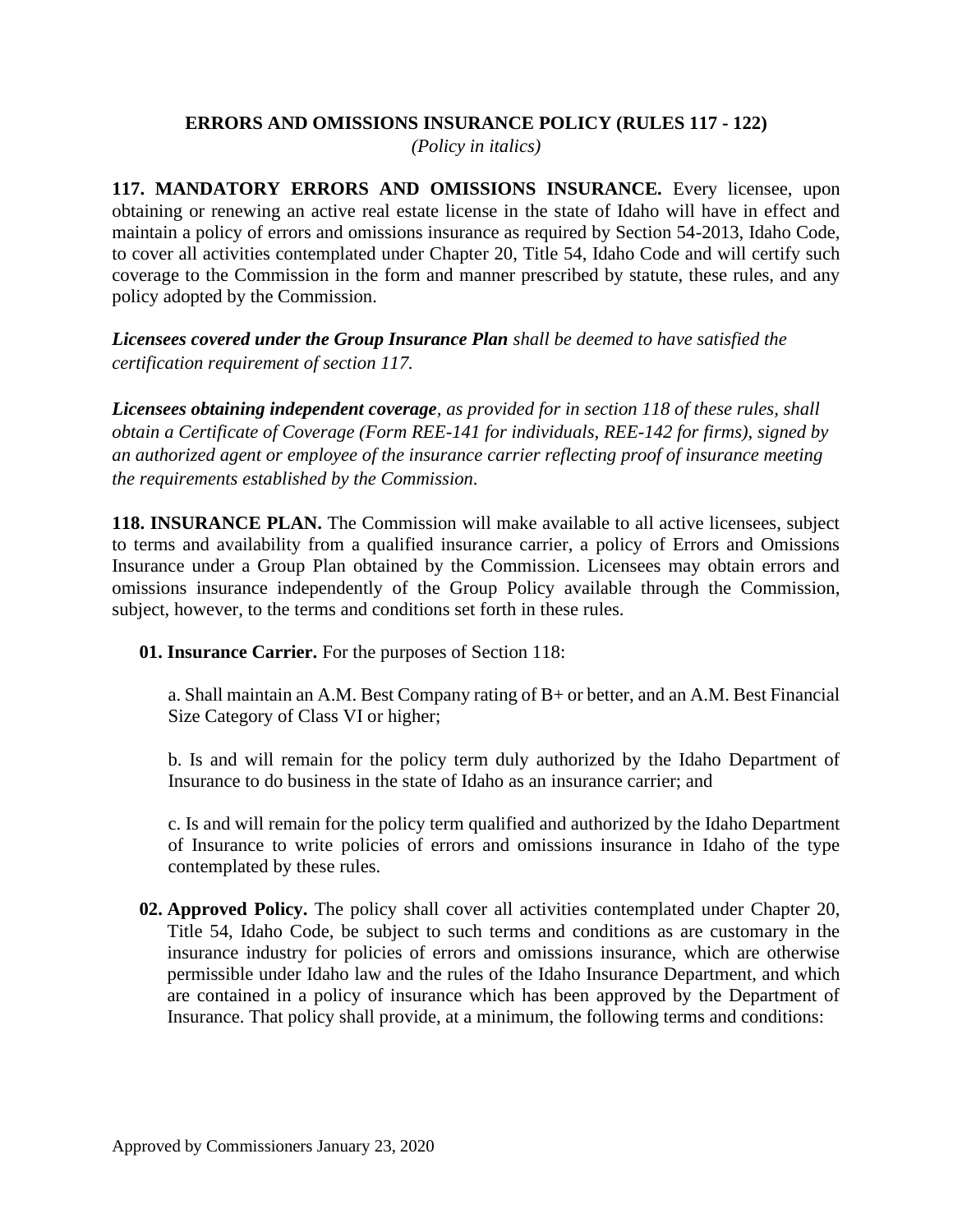|               |         | Limit Liability Coverage for                      | Annual Aggregate Limit |
|---------------|---------|---------------------------------------------------|------------------------|
|               |         | Each Occurrence Not Less                          | Not Less Than          |
|               |         | Than                                              |                        |
| Individual    | License | \$100,000*                                        | \$300,000*             |
| Coverage      |         |                                                   |                        |
| Firm Coverage |         | \$500,000*                                        | $$1,000,000*$          |
|               |         | *Not including costs of investigation and defense |                        |

a. A deductible amount of not greater than three thousand five hundred dollars (\$3,500), which includes costs of investigation and defense;

b. A policy period equal to each licensee's two (2) year license renewal date or the prorated equivalent, or, if an annually renewable policy, a statement of the policy period, and in either case, the policy shall provide for continuous coverage during the policy period;

c. An extended reporting period per insured of at least ninety (90) days following termination of the policy period; and

d. Prior acts coverage shall be offered to licensees with continuous past coverage.

*No policy of Errors and Omissions insurance shall be deemed "independently obtained" for purposes of this rule unless the insurance company specifically agrees in writing that it will not terminate, cancel, lapse, fail or refuse to renew or modify such policy without the company first providing the Commission and the licensee with thirty (30) days' written notice.*

## **119. (RESERVED)**

**120. CERTIFICATION A PREREQUISITE FOR LICENSE ISSUANCE OR RENEWAL.**  Issuance or renewal of an active license requires certification of compliance that satisfies the requirements of Section 54-2013, Idaho Code.

*The Commission will audit E&O insurance compliance in accordance with the Commission's Errors & Omissions (E&O) Insurance Audit Policy.* 

**121. FAILURE TO MAINTAIN INSURANCE.** Failure of a licensee to obtain and maintain insurance coverage required by Section 54-2013, Idaho Code, regardless whether coverage is later obtained and made retroactive by the carrier, will result in denial or inactivation of any active license and will be deemed insufficient application for licensure under Section 67-5254, Idaho Code. A late insurance renewal is considered failure to maintain insurance. Failure to maintain insurance shall be grounds for disciplinary action.

*When the Commission is notified that a licensee does not have required coverage, the Commission shall notify the affected licensee of noncompliance. Notice shall be sent by first class mail to the licensee's residence address, as reflected in the Commission's records, and a copy of the notice shall be sent to the licensee's broker, if any. The notice shall provide that the* 

Approved by Commissioners January 23, 2020